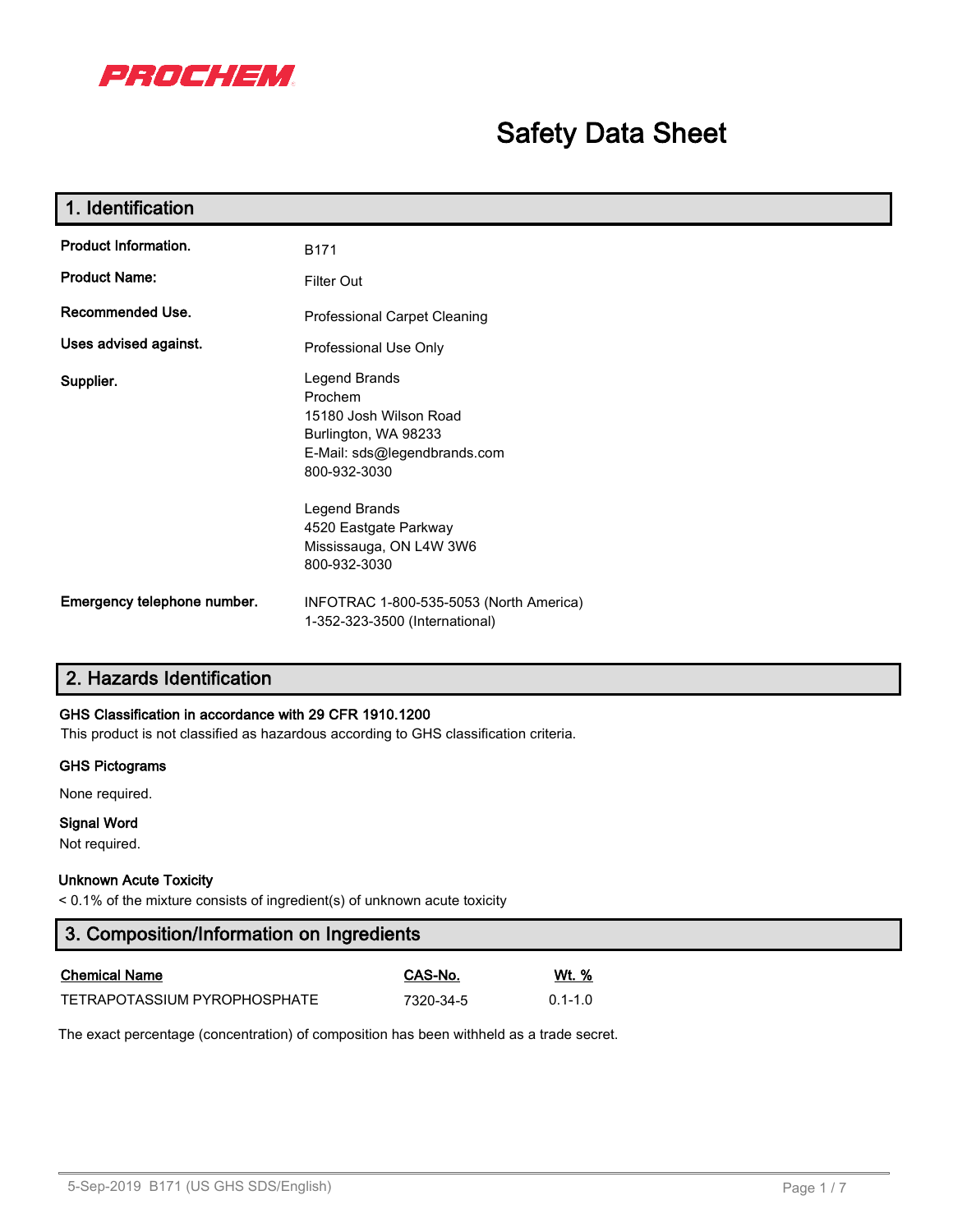# **4. First-aid Measures**

# **Description of first-aid measures.**

## **General advice.**

Call a physician if irritation develops or persists. When symptoms persist or in all cases of doubt seek medical advice.

#### **Inhalation.**

Move to fresh air.

# **Skin contact.**

Wash off immediately with soap and plenty of water. Remove all contaminated clothes and shoes.

#### **Eye contact.**

Rinse thoroughly with plenty of water for at least 15 minutes and consult a physician. Remove contact lenses, if present.

#### **Ingestion.**

Do NOT induce vomiting. Never give anything by mouth to an unconscious person. Gently wipe or rinse the inside of the mouth with water.

#### **Symptoms.**

See Section 2.2, Label Elements and/or Section 11, Toxicological effects.

#### **Notes to physician.**

Treat symptomatically.

# **5. Fire-fighting Measures**

# **Extinguishing media.**

# **Suitable extinguishing media.**

Use extinguishing measures that are appropriate to local circumstances and the surrounding environment.

## **Extinguishing media which shall not be used for safety reasons.**

High volume water jet.

# **Special hazards arising from the substance or mixture.**

No information available.

# **Advice for firefighters.**

As in any fire, wear self-contained breathing apparatus pressure-demand, MSHA/NIOSH (approved or equivalent) and full protective gear.

# **6. Accidental Release Measures**

# **Personal precautions, protective equipment and emergency procedures.**

#### **Personal precautions.**

Avoid contact with skin, eyes and clothing. Ensure adequate ventilation, especially in confined areas. Do not breathe vapors or spray mist.

# **Advice for emergency responders.**

Use personal protection recommended in Section 8.

# **Environmental precautions.**

Prevent product from entering drains. See Section 12 for additional Ecological information.

# **Methods and materials for containment and cleaning up.**

#### **Methods for Containment.**

Prevent further leakage or spillage if safe to do so. Pick up and transfer to properly labeled containers.

#### **Methods for cleaning up.**

Use personal protective equipment as required.

# **Reference to other sections.**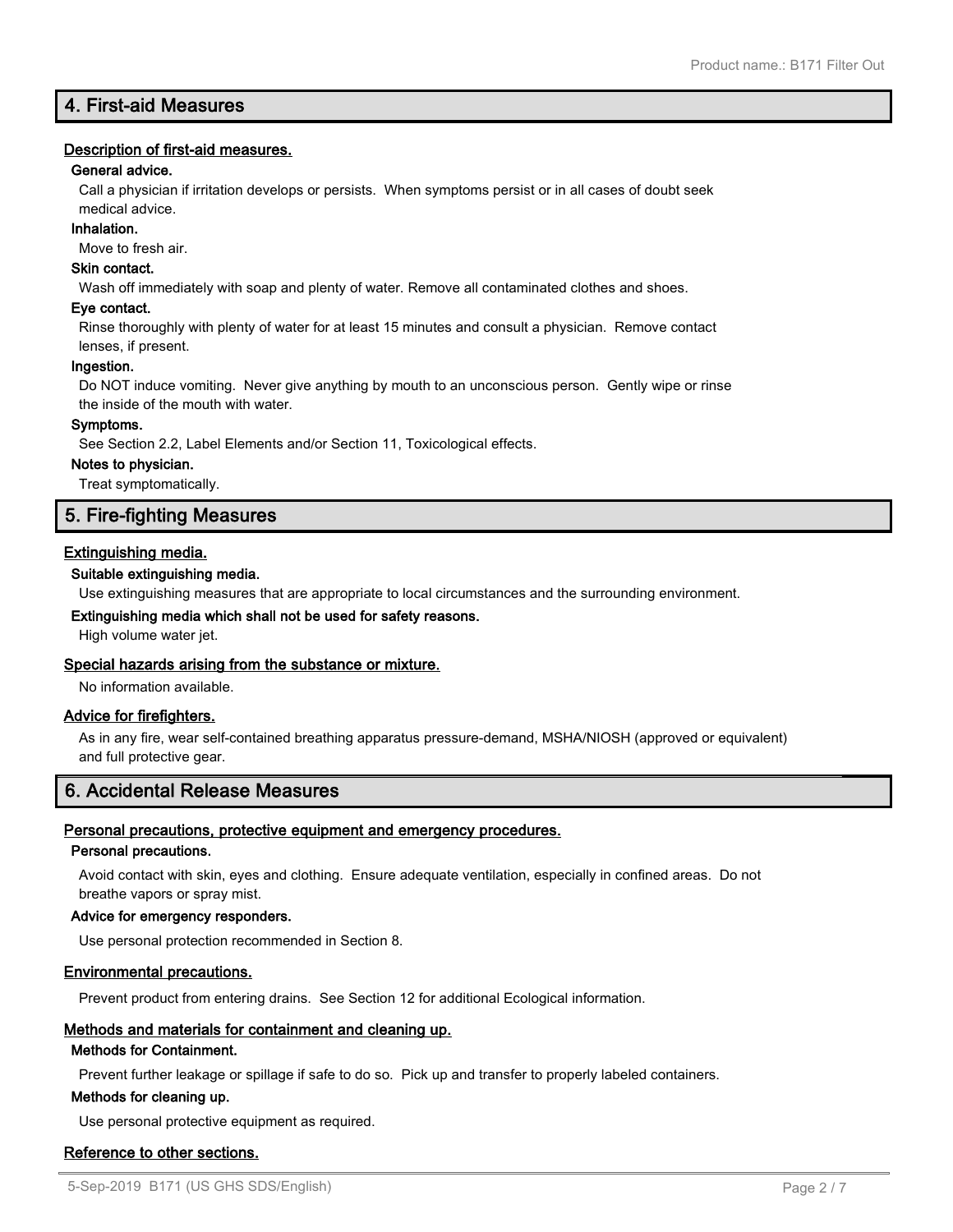See section 8 for more information.

# **7. Handling and Storage**

#### **Conditions for safe storage, including any incompatibilities.**

#### **Advice on safe handling.**

Handle in accordance with good industrial hygiene and safety practice.

#### **Hygiene measures.**

See section 7 for more information.

#### **Storage Conditions.**

Keep containers tightly closed in a cool, well-ventilated place.

# **8. Exposure Controls/Personal Protection**

## **Ingredients with Occupational Exposure Limits Chemical Name ACGIH TLV-TWA ACGIH-TLV STEL OSHA PEL-TWA OSHA PEL-CEILING**

Contains no substances with occupational exposure limit values.

**TLV = Threshold Limit Value TWA = Time Weighted Average PEL = Permissible Exposure Limit STEL = Short-Term Exposure Limit N.E. = Not Established**

#### **Engineering Measures.**

Showers, eyewash stations, and ventilation systems.

#### **Personal protective equipment.**

#### **Eye/Face Protection.**

Safety glasses with side-shields.

#### **Skin and body protection.**

Wear suitable protective clothing.

#### **Respiratory protection.**

In case of insufficient ventilation wear suitable respiratory equipment.

# **9. Physical and chemical properties.**

# **Information on basic physical and chemical properties.**

| <b>Physical state</b>                  | Liquid                     |
|----------------------------------------|----------------------------|
| Appearance                             | Clear                      |
| Color                                  | Light green                |
| Odor                                   | Floral                     |
| <b>Odor Threshold</b>                  | No Information             |
| рH                                     | 10.1                       |
| Melting/freezing point., °C (°F)       | No Information             |
| Flash Point., °C (°F)                  | >94 (>201.20)              |
| Boiling point/boiling range., °C (°F)  | 100 - 2,567 (212 - 4652.6) |
| <b>Evaporation rate</b>                | No Information             |
| <b>Explosive properties.</b>           | No Information             |
| Vapor pressure.                        | No Information             |
| Vapor density.                         | No Information             |
| Specific Gravity. (g/cm <sup>3</sup> ) | 1.005                      |
| Water solubility.                      | Soluble                    |
| <b>Partition coefficient.</b>          | No Information             |
| Autoignition temperature°C             | No Information             |
| Decomposition Temperature °C.          | No Information             |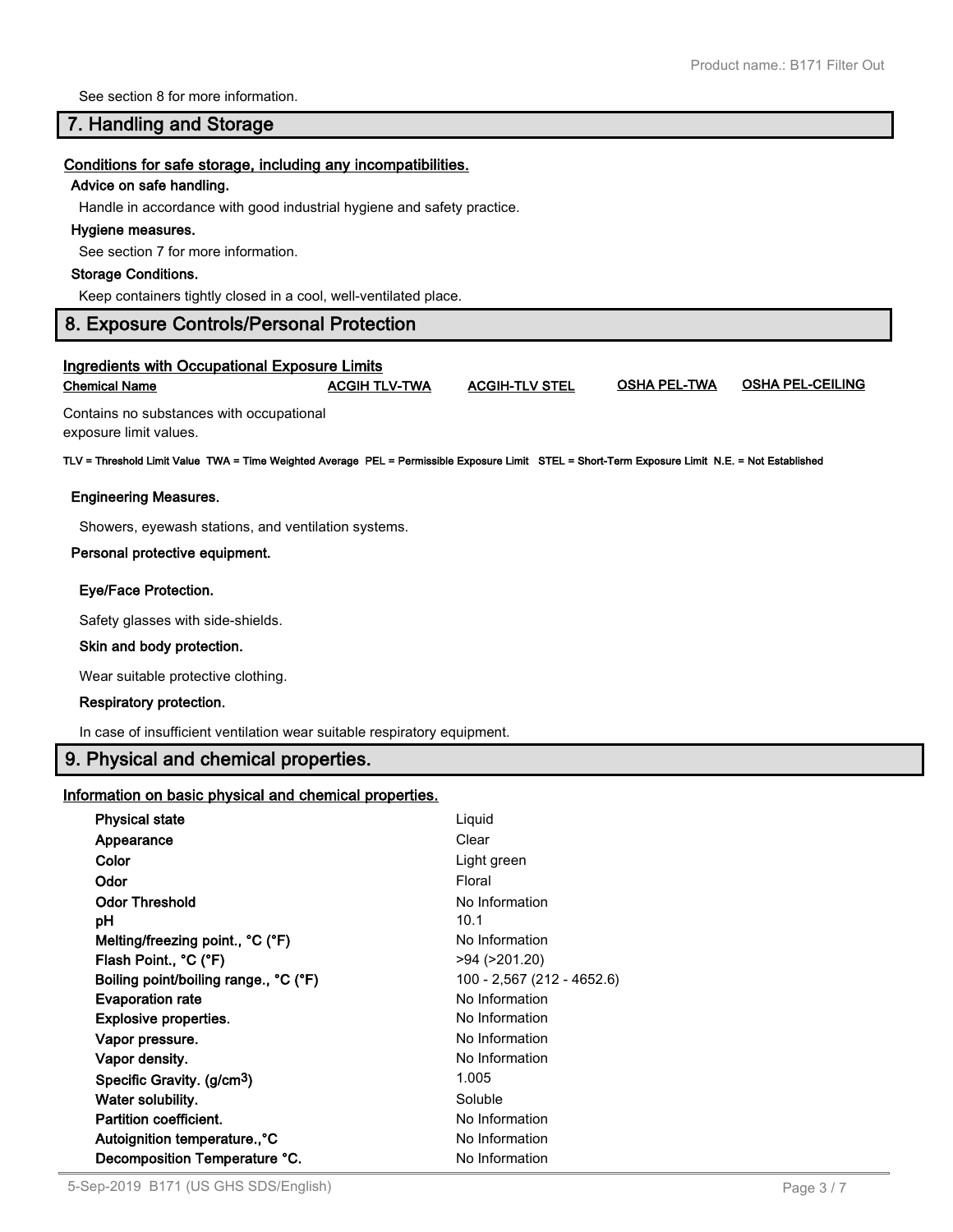**Viscosity, kinematic.** No Information

# **Other information.**

**Volatile organic compounds (VOC) content.** 0.1% at full strength **Density, lb/gal** No Information

# **10. Stability and Reactivity**

# **Reactivity.**

Stable under normal conditions.

# **Chemical stability.**

Stable under recommended storage conditions.

# **Possibility of hazardous reactions.**

None known based on information supplied.

#### **Conditions to Avoid.**

None known.

# **Incompatible Materials.**

None known based on information supplied.

#### **Hazardous Decomposition Products.**

None known.

# **11. Toxicological Information**

# **Information on toxicological effects.**

**Acute toxicity.**

**Product Information**

No Information

#### **Component Information.**

## **CAS-No. Chemical Name LD50 Oral LD50 Dermal LC50 Inhalation**

7320-34-5 TETRAPOTASSIUM PYROPHOSPHATE > 2980 mg/kg > 7940 mg/kg 22 mg/l (Vapor)

N.I. = No Information

# **Skin corrosion/irritation.**

SKIN IRRITANT.

# **Eye damage/irritation.**

No Information

# **Respiratory or skin sensitization.**

No Information

# **Ingestion.**

No Information

# **Germ cell mutagenicity.**

No Information

# **Carcinogenicity.**

No Information

# **Reproductive toxicity.**

No Information

# **Specific target organ systemic toxicity (single exposure).**

No Information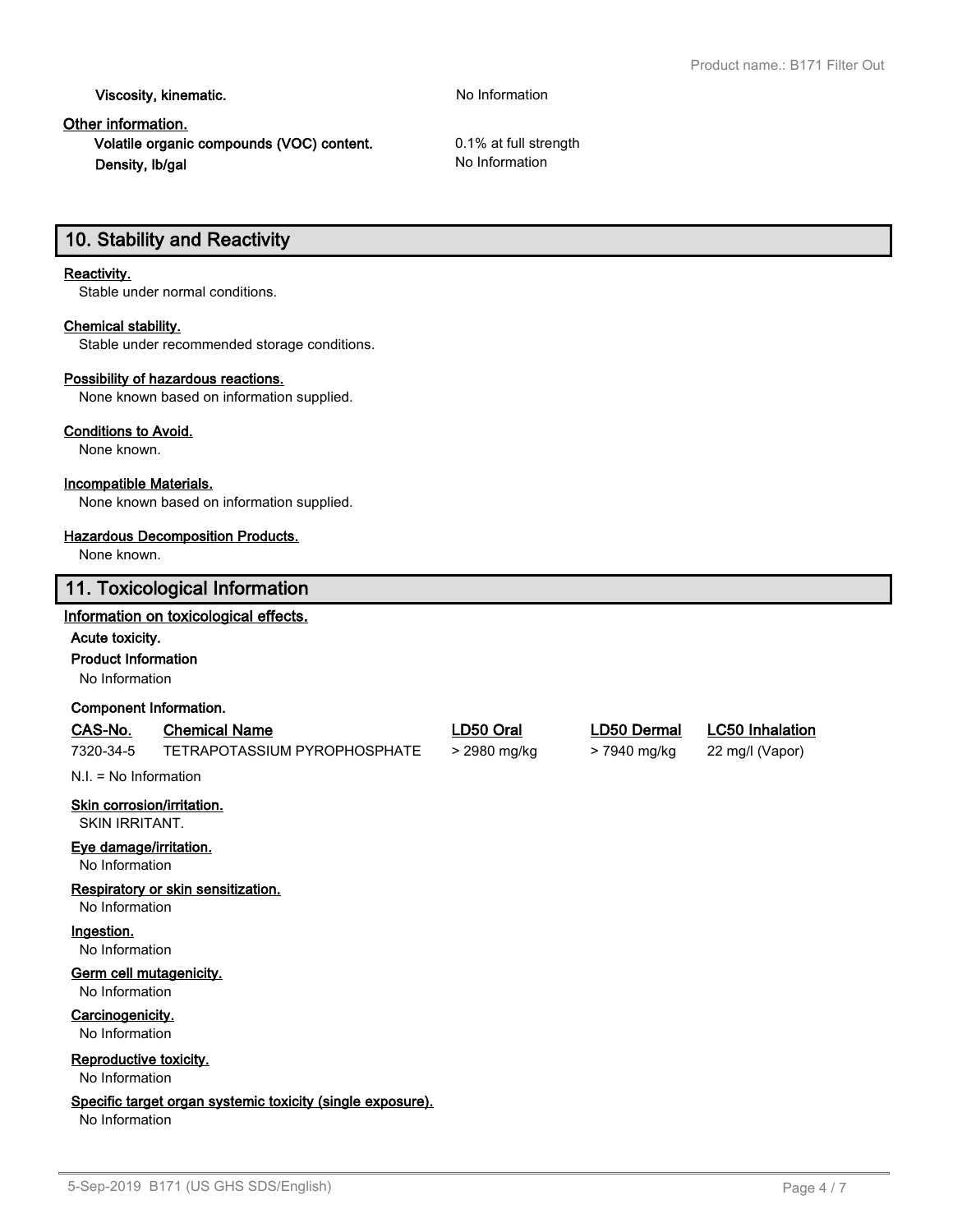# **Specific target organ systemic toxicity (repeated exposure).**

No Information

# **Aspiration hazard.**

No Information

# **Primary Route(s) of Entry**

No Information

# **12. Ecological Information**

# **Toxicity.**

0.00% of the mixture consists of ingredient(s) of unknown aquatic toxicity

#### **Ecotoxicity effects.**

| ∣Chemical Name                                             | <b>Toxicity to algae</b> | Toxicity to fish | Toxicity to daphnia and other<br>aquatic invertebrates           |
|------------------------------------------------------------|--------------------------|------------------|------------------------------------------------------------------|
| <b>TETRAPOTASSIUM</b><br><b>PYROPHOSPHATE</b><br>7320-34-5 |                          | $>100$ mg/L      | LC50 96 h Oncorhynchus mykiss <br>EC50 48 h water flea >100 mg/l |

# **Persistence and degradability.**

No data are available on the product itself.

# **Bioaccumulative potential.**

Discharge into the environment must be avoided.

## **Mobility in soil.**

No information

# **Other adverse effects.**

No information

# **13. Disposal Considerations**

# **Waste Disposal Guidance.**

Disposal should be in accordance with applicable regional, national and local laws and regulations.

# **14. Transport Information**

# **DOT**

Hazard Class: Not regulated

| <b>IMDG</b><br><b>Hazard Class:</b> | Not regulated |
|-------------------------------------|---------------|
| <b>IATA</b>                         | Not regulated |

# **15. Regulatory Information**

# **International Inventories:**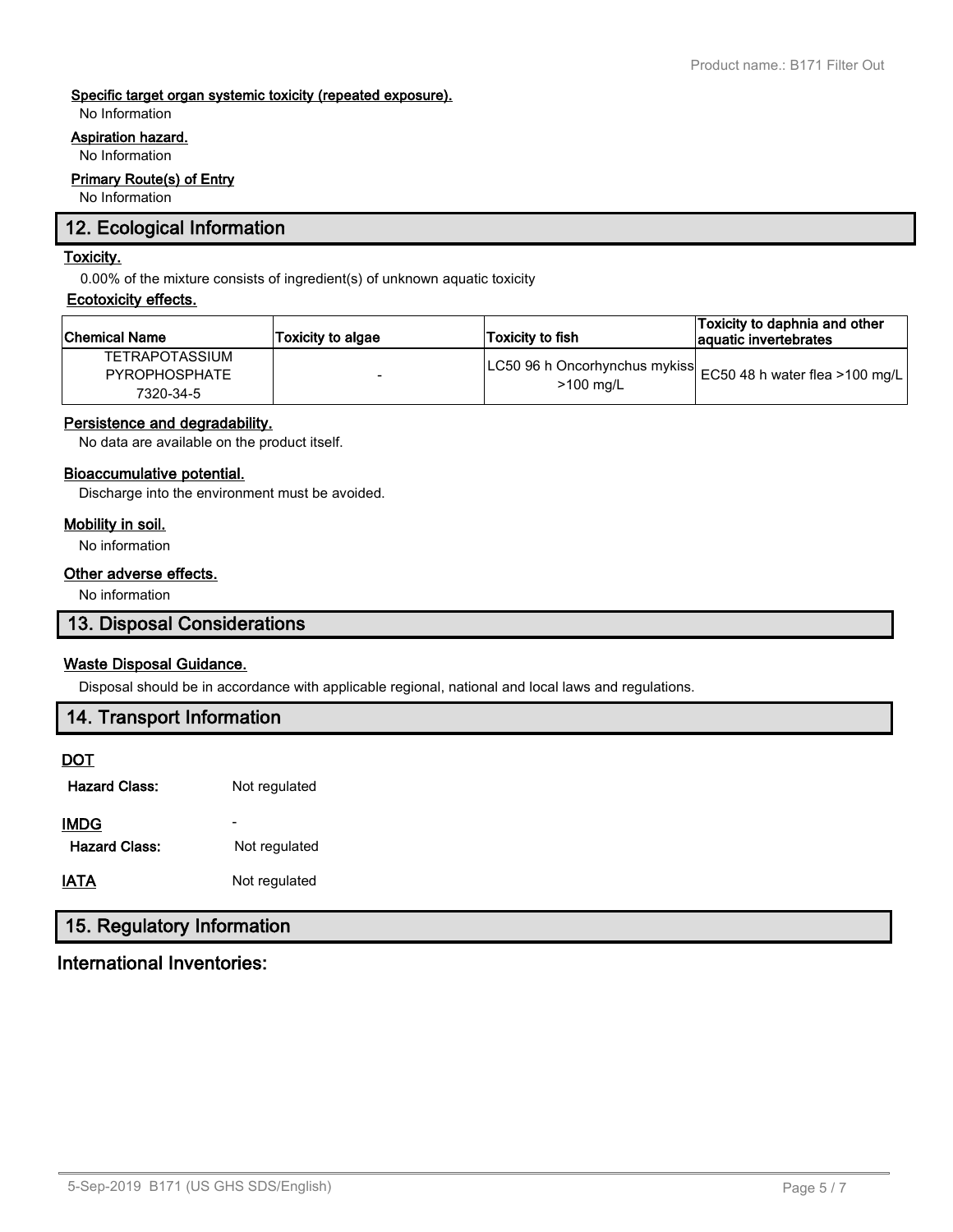| TSCA                 | Complies                                                                                          |  |  |
|----------------------|---------------------------------------------------------------------------------------------------|--|--|
|                      |                                                                                                   |  |  |
| DSL                  | Complies                                                                                          |  |  |
| <b>DSL/NDSL</b>      | Complies                                                                                          |  |  |
| <b>EINECS/ELINCS</b> |                                                                                                   |  |  |
| ENCS                 |                                                                                                   |  |  |
| IECSC                |                                                                                                   |  |  |
| KECI                 |                                                                                                   |  |  |
| PICCS                |                                                                                                   |  |  |
| AICS                 |                                                                                                   |  |  |
| NZIoC                |                                                                                                   |  |  |
| TCSI                 |                                                                                                   |  |  |
| <b>TSCA</b>          | United States Toxic Substances Control Act Section 8(b) Inventory.                                |  |  |
| <b>DSL</b>           | Canadian Domestic Substances List.                                                                |  |  |
| <b>DSL/NDSL</b>      | Canadian Domestic Substances List/Canadian Non-Domestic Substances List                           |  |  |
| <b>EINECS/ELINCS</b> | European Inventory of Existing Chemical Substances/European List of Notified Chemical Substances. |  |  |
| <b>ENCS</b>          | Japan Existing and New Chemical Substances.                                                       |  |  |
| <b>IECSC</b>         | China Inventory of Existing Chemical Substances.                                                  |  |  |
| <b>KECL</b>          | Korean Existing and Evaluated Chemical Substances.                                                |  |  |
| <b>PICCS</b>         | Philippines Inventory of Chemicals and Chemical Substances.                                       |  |  |
| <b>AICS</b>          | Australian Inventory of Chemical Substances.                                                      |  |  |
| <b>NZIoC</b>         | New Zealand Inventory of Chemicals.                                                               |  |  |
| <b>TCSI</b>          | Taiwan Chemical Substance Inventory                                                               |  |  |
|                      |                                                                                                   |  |  |

# **U.S. Federal Regulations:**

# **SARA SECTION 313:**

This product contains the following substances subject to the reporting requirements of Section 313 of Title III of the Superfund Amendment and Reauthorization Act of 1986 and 40 CFR part 372: .

No Sara 313 components exist in this product.

# **TOXIC SUBSTANCES CONTROL ACT 12(b):**

This product contains the following chemical substances subject to the reporting requirements of TSCA 12(B) if exported from the United States:.

No TSCA 12(b) components are present in this product.

# **CALIFORNIA PROPOSITION 65 CARCINOGENS**

No Proposition 65 Carcinogens exist in this product.

# **CALIFORNIA PROPOSITION 65 REPRODUCTIVE TOXINS**

No Proposition 65 Reproductive Toxins exist in this product.